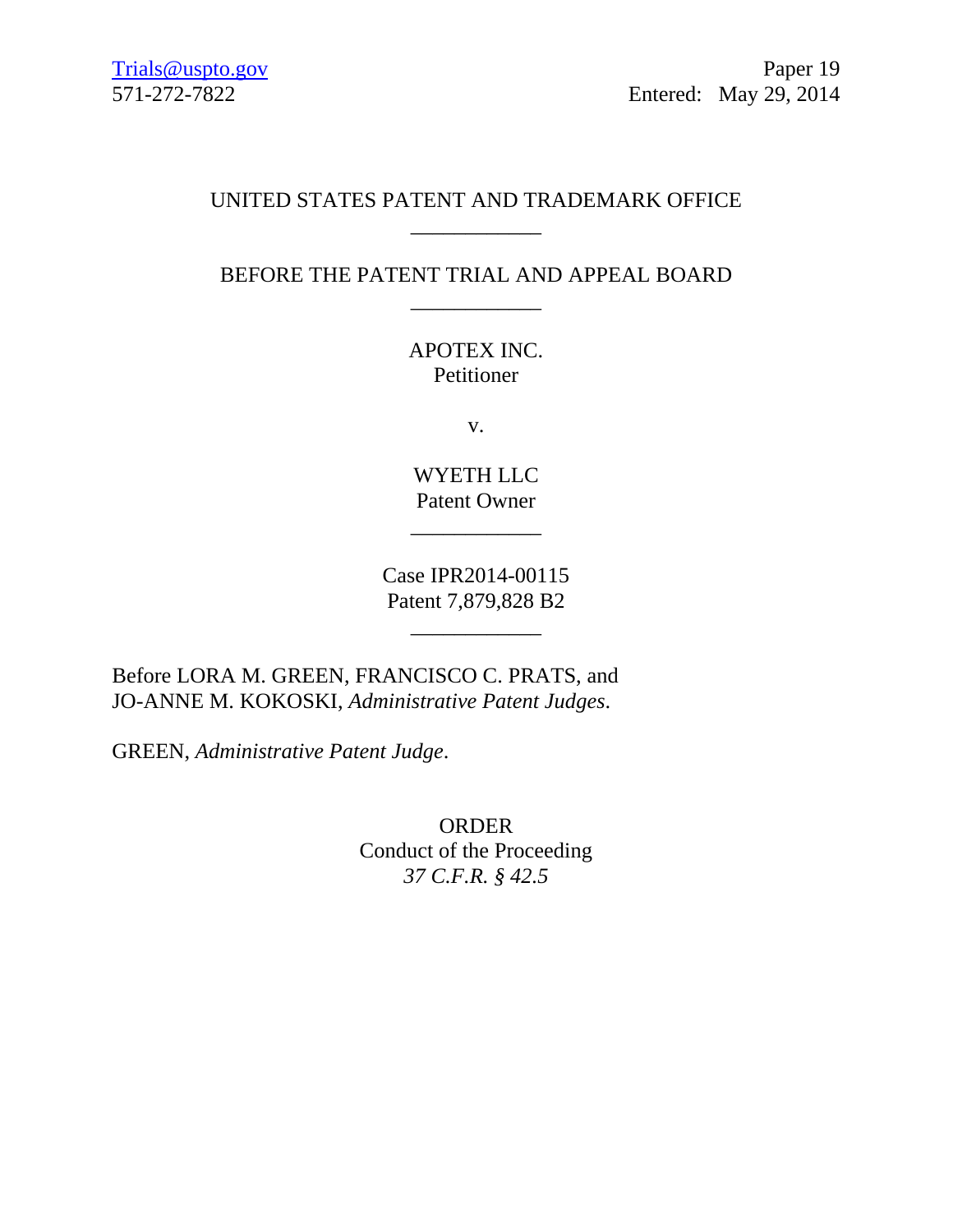### *I. Introduction*

An initial conference call was held on Thursday, May 22, 2014, among Stanley Fisher, representing Patent Owner; Kenneth Burchfiel, representing Petitioner; and Judges Green, Prats, and Kokoski.

## *II. Scheduling Order*

Both parties confirmed that they seek no changes to the current Scheduling Order (Paper 11). The parties are reminded that they may stipulate to different dates for DUE DATES 1-5, as provided in the Scheduling Order, by filing an appropriate notice with the Board.

## *III. Protective Order*

The panel noted that a default protective order has not been entered in this case. If the parties file a motion to seal and there is no protective order entered, a protective order must accompany the motion as an exhibit. The Board recommends the default protective order in the Office Trial Practice Guide. 77 Fed. Reg. 48,756, Appendix B (Aug. 14, 2012). If the parties choose to deviate from the default protective order, the Board suggested that the parties schedule a conference with the Board for guidance. Moreover, if the parties deviate from the default protective order, the modifications should be indicated in "redline" when the modified default protective order is submitted to the Board.

### *IV. Motions to Seal*

We reminded the parties that the Board has a strong interest in the public availability of the proceedings. Any motion to seal must be narrowly tailored to the confidential information. The parties are encouraged to stipulate to facts or use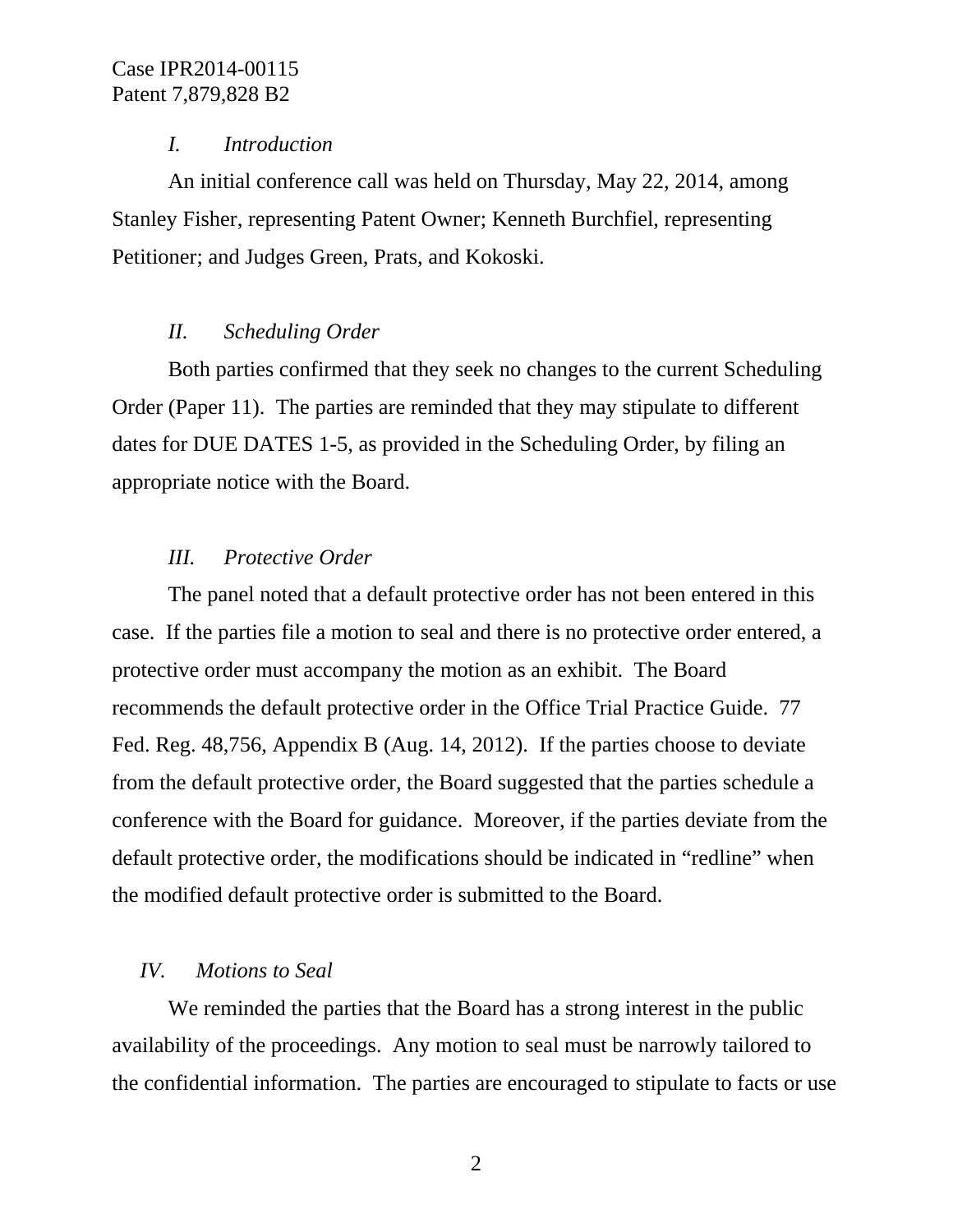other means to present the evidence without the need for a motion to seal. The parties are reminded that information subject to a protective order will become public if identified in a final written decision in this proceeding, and that a motion to expunge the information will not necessarily prevail over the public interest in maintaining a complete and understandable file history. *See* Office Patent Trial Practice Guide, 77 Fed. Reg. 48,756, 48,761 (Aug. 14, 2012).

#### *V. Deposition Testimony*

We remind the parties that if deposition testimony is submitted as an exhibit, the parties should file the full transcript of the deposition rather than excerpts of only those portions being cited by the parties.

#### VI. *Motions Lists*

Patent Owner's Motions List included several motions, such as a contingent motion to amend, which were listed essentially as place holders. Paper 16. We remind the parties that that there is no need to include such motions in the list of proposed motions that are automatically authorized to be filed during the proceeding, such as motions for observations on cross-examination. Moreover, there is also no need to list a motion as only a place-holder.

As to the possible motion to amend, we remind Patent Owner that although it may file one motion to amend the patent by cancelling or substituting claims without Board authorization, Patent Owner must confer with the Board before filing such a motion to amend. 37 C.F.R. § 42.121(a). Guidance on motions to amend is provided in the Board's Trial Practice Guide and recent decisions, especially those in *Idle Free Systems, Inc. v. Bergstrom, Inc.,* IPR2012-00027 (PTAB) (Papers 26 and 66), *Nichia Corp. v. Emcore Corp.*, IPR2012-00005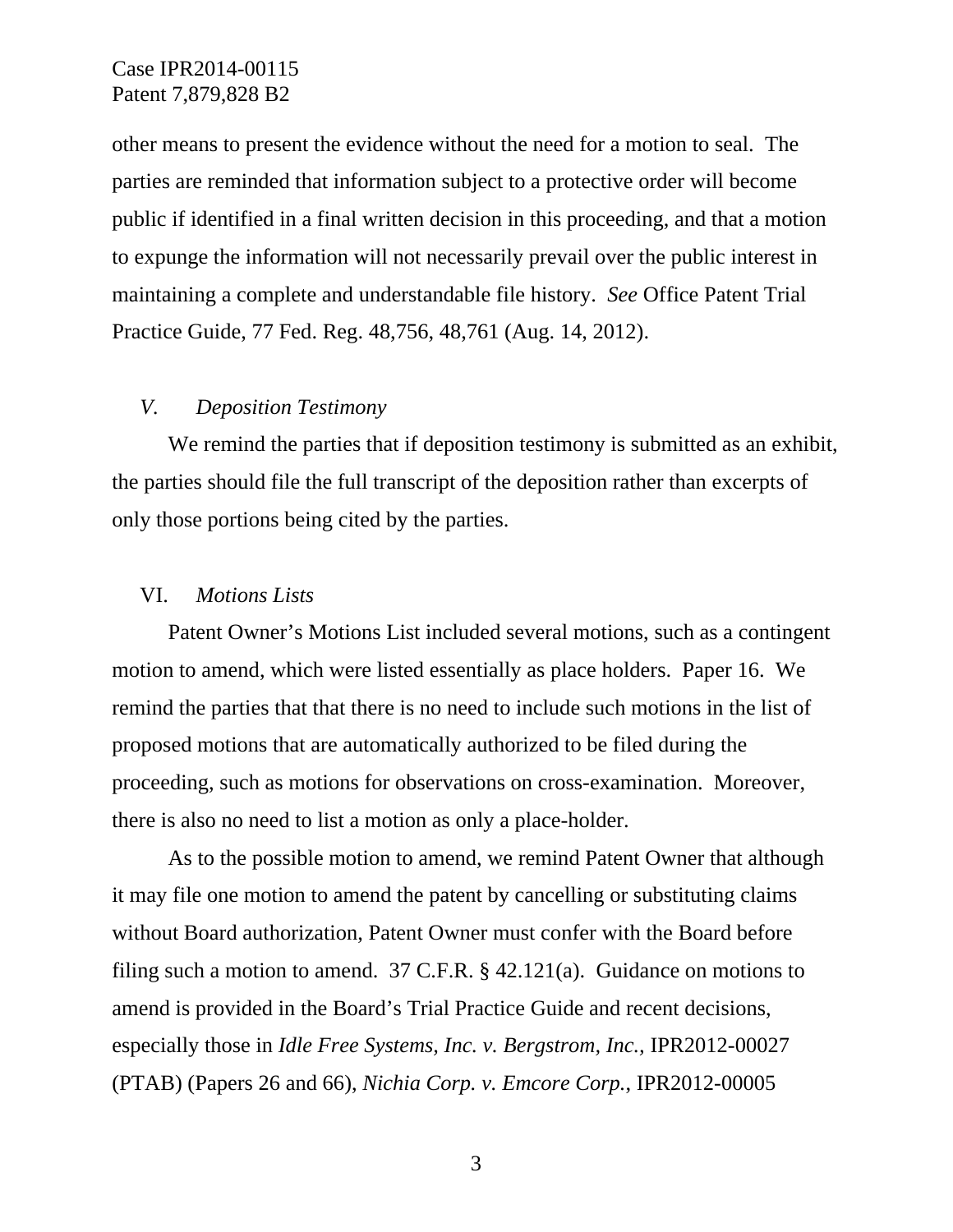(PTAB) (Papers 27 and 68), and *ZTE Corp. v. ContentGuard Holdings, Inc.*, IPR2013-00136 (PTAB) (Papers 32 and 33).

Patent Owner did request authorization to file a motion to permit video recording of deposition testimony, and in particular, the deposition of Dr. Nelson. Patent Owner noted that it offered to cover the expense of video-taping the deposition, and would also make its own experts available for video-recorded deposition. Petitioner objects on the basis that the rules require that the parties agree to video recording of deposition testimony. *See* 37 C.F.R. § 42.53(a) ("Parties may agree to video-recorded testimony, but may not submit such testimony without prior authorization of the Board.").

By recording the deposition, Patent Owner is only preserving an opportunity for the panel to review the video. We, therefore, authorize the video-taping of the depositions at Patent Owner's expense. *See, e.g.*, Rules of Practice for Trials Before the Patent Trial and Appeal Board and Judicial Review of Patent Trial and Appeal Board Decisions; Final Rule, 77 Fed. Reg. 48612 , 48622-23 (Aug. 14, 2012) (stating that "[i]f the nature of the testimony makes direct observation of the witness demeanor necessary or desirable, the Board may authorize or even require that the testimony be presented live or be video-recorded in addition to filing of the required transcript"). That authorization, however, does not extend to the filing of the video-taped deposition transcripts, for which separate authorization is required under 37 C.F.R. § 42.53.

Petitioner also filed a Motions List. Paper 17. Petitioner's Motions List, however, was not just a list of proposed motions, but was in fact, the substance of the motions that Petitioner wished to file. We reminded Petitioner that the motions list is exactly that, a list a proposed motions. For example, Petitioner could have listed a motion for additional discovery, setting forth those items for which it was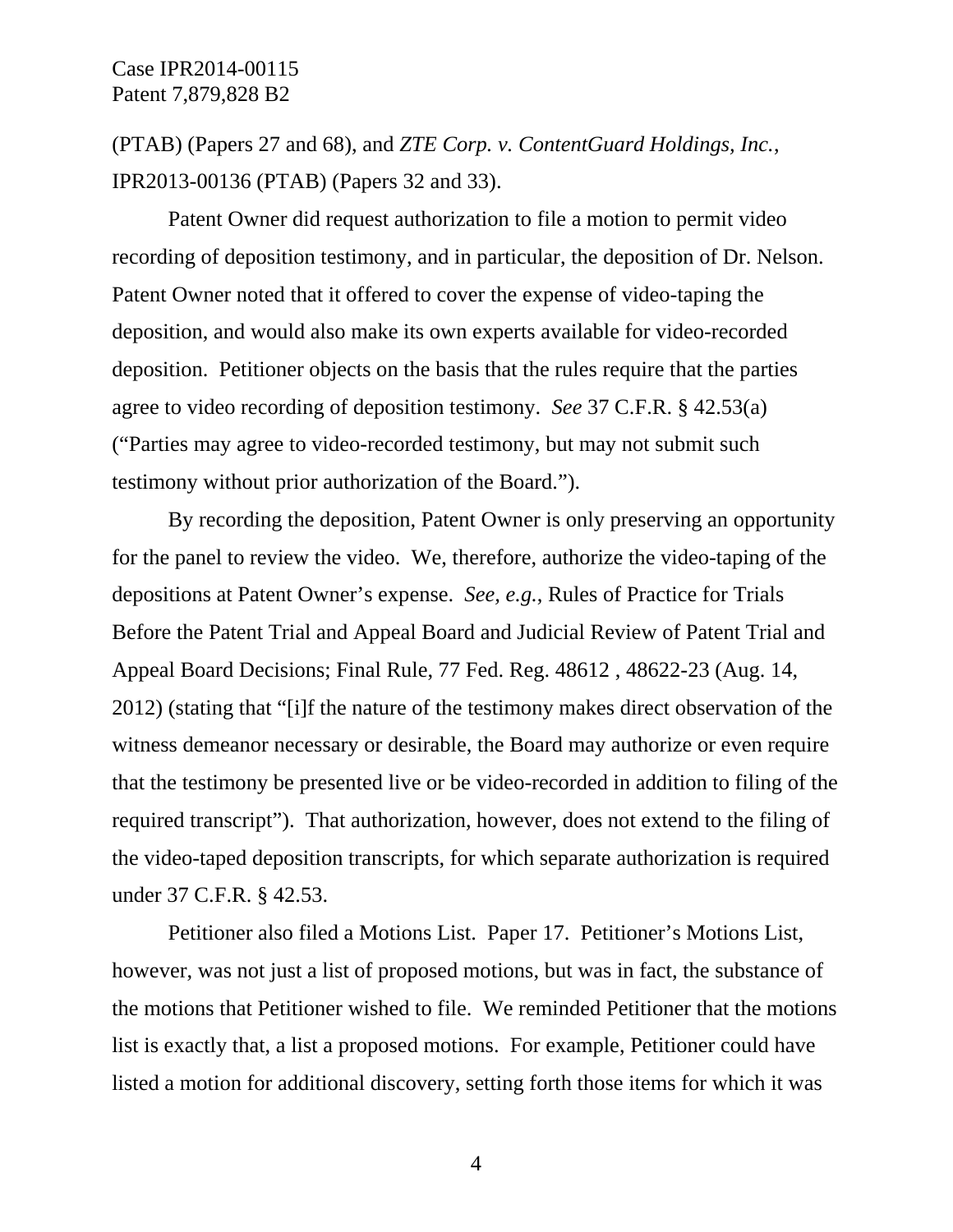seeking discovery, as well as only listed a motion to stay prosecution of copending application 13/011,164. Because Petitioner's Motions List is, in essence, an unauthorized motion, we expunge it from the record.

Petitioner, in its Motions List, discussed a Motion for Additional Discovery, as well as a Motion to Stay Prosecution of SN 13/011,164.

As to the motion for additional discovery, Petitioner stated that it wished a copy of a slideshow shown to the Examiner during prosecution, before allowance of the case. According to Petitioner, it should have been part of the prosecution history of the patent at issue in the instant proceeding. Patent Owner responded that it may file the slideshow with its Patent Owner Response. Patent Owner further noted, that if the client agreed, it would supply Petitioner with a copy of the slideshow within two weeks of this call.

As to the remaining items on which Petitioner wished additional discovery, the parties agreed to confer as to any such discovery to see if they could come to an agreement between them. The panel noted that if the parties could not come to an agreement as to any such discovery, they could at that time request a conference call. The parties were reminded that they should refrain from making any arguments in the email requesting the conference call. Rather, the email should simply state the purpose of the call. In the case of a request for additional discovery, the party requesting the call could simply list those items they for which they are seeking discovery. We did remind the parties, however, that conferring with each other to determine those issues on which agreement may be reached before requesting a conference call, is always preferred.

We do not authorize Petitioner to file a motion to stay prosecution of copending application 13/011,164. In that regard, we pointed the parties' attention to *EMC Corp. v. Personal Web Technologies, LLC.*, IPR2013-00083 (PTAB) (Paper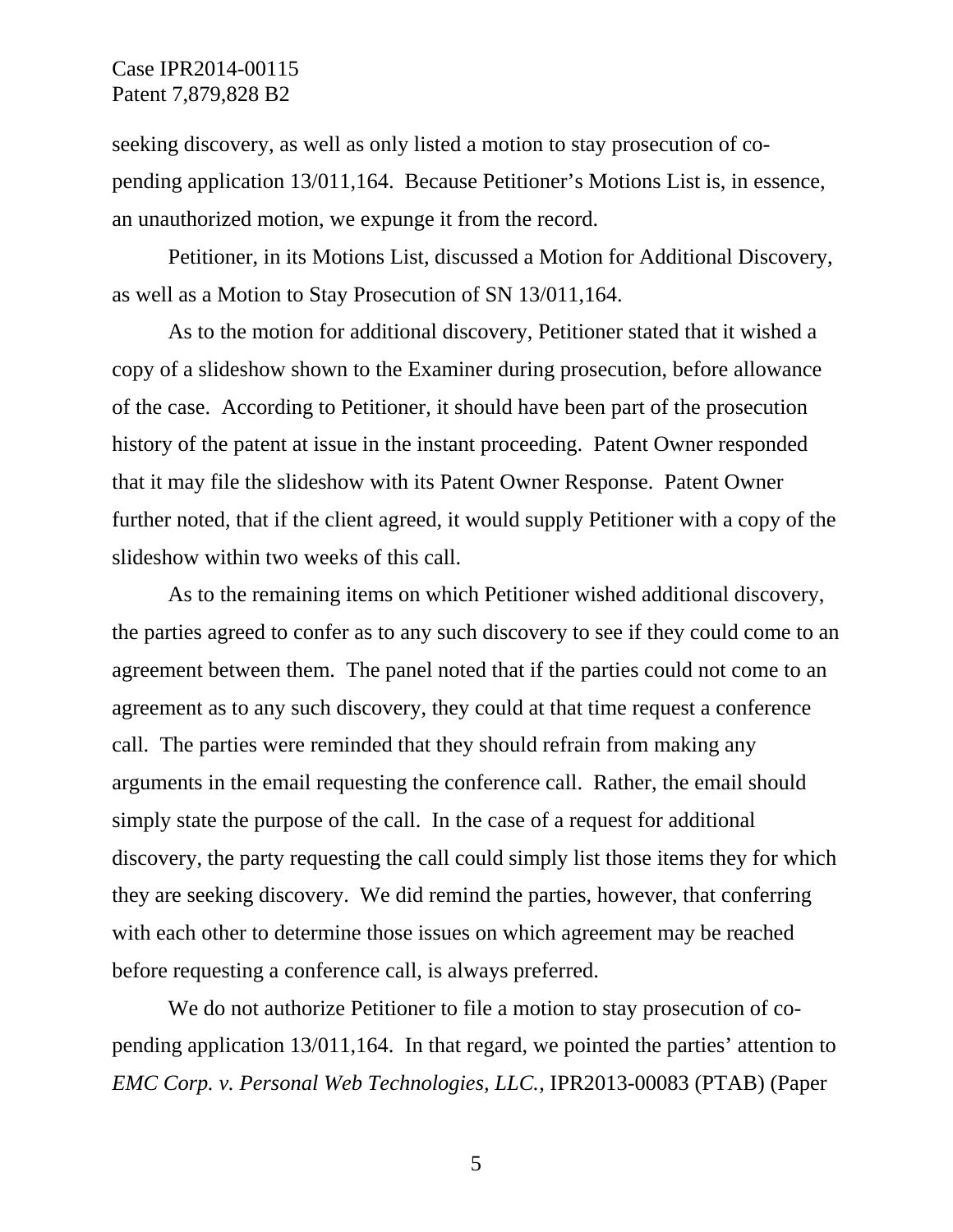12), which notes that while the Board may stay a reexamination proceeding pursuant 35 U.S.C. § 315(d) in the situation where the involved patent is the subject of reexamination proceeding, there is nothing in the statute that extends that authority to allow the Board to take jurisdiction over related applications.

Accordingly, it is

ORDERED that Patent Owner is authorized to take the depositions of Petitioner's experts via video recording, and Patent Owner shall bear the costs of the video-taped depositions;

FURTHER ORDERED that the authorization granted in this order does not extend to the submission of such video-taped testimony as evidence in the proceeding without a separate authorization of the Board pursuant to 42 C.F.R.  $§ 53;$ 

FURTHER ORDERED that Paper 17 is expunged;

FURTHER ORDERED that Patent Owner must confer with the Board before the filing of any motion to amend; and

FURTHER ORDERED that no other motions, other than those already authorized by rule or order, are authorized at this time.